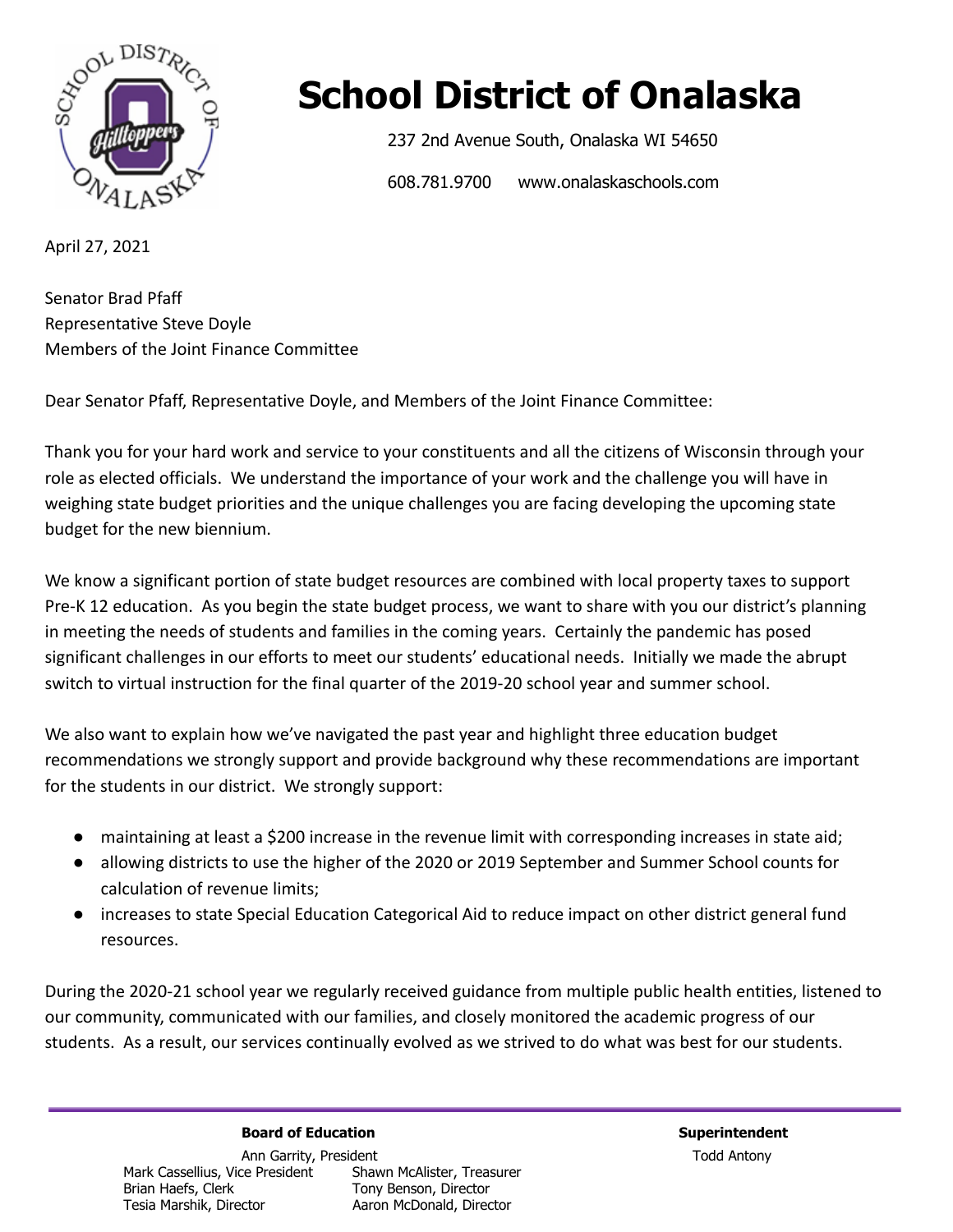Prior to the 2020-21 school year, we developed and implemented a plan to serve families based on their choice between a continuous virtual option or an option to attend in-person instruction when permitted by the District Reopening Plan.

The District invested well over \$600,000 in district funds plus \$200,000 in the initial ESSER funds as we began the 2020-21 school year for technology, safety improvements and supplies, and meeting the needs of our families. These investments included:

- Chromebooks and hotspots to ensure every child who needed a device and Internet access had these resources;
- District funded childcare with district paraprofessional staff to provide support for families and to support virtual learning;
- HVAC system changes and upgrades, cleaning supplies, face masks, and hand sanitizer.

This past year we progressed from providing childcare and virtual instruction support and serving the most vulnerable students in the fall, to returning elementary students full time with secondary students in hybrid, to returning all students to in-person five-day instruction while maintaining the choice for families to select a continuous virtual learning option.

As we prepare the 2021-22 school year and beyond, we are prioritizing supporting students in every way possible through our Accelerated Learning Plan that has been created to attempt to restore any learning lag from the challenges of this past year. Our district intends to fully utilize the second and third rounds of ESSER funding for our Accelerated Learning Plan. The district is strongly committed to utilizing ESSER funds for this initiative. The District intends to utilize ESSER II and III funds to annually support the following for three years in our Accelerated Learning Plan:

*Three tutors per each district school, increased mental health professional contracted time for students, after-school programming, tutors for after-school programming, community health worker, program coordination for increased tutoring/increased after-school programming/increased summer school offerings, and support to offer multi-grade offerings for families choosing virtual instruction, equity coordination, and behavioral specialist support.*

Therefore, ESSER funds cannot be a replacement for the normal local and state support of schools. **It is imperative that normal increases in the revenue limit of at least \$200 per student for both years be continued to maintain existing school in-person programing with corresponding increases in state aid to stabilize local property taxes.**

Like other school districts, the School District of Onalaska's September and Summer School counts were lower this year. By far the biggest reductions were seen in our PreK programs and Summer School Programs as many parents chose to delay the start of their four-year olds' school experience due to the pandemic or not to participate in summer school. We expect to see enrollment for 2021-22 to be more aligned to our historical

## **Board of Education Superintendent**

Ann Garrity, President **Todd Antony** Mark Cassellius, Vice President Shawn McAlister, Treasurer<br>Brian Haefs, Clerk Tony Benson, Director Brian Haefs, Clerk Tony Benson, Director<br>Tesia Marshik, Director Tesia Aaron McDonald, Direc Aaron McDonald, Director